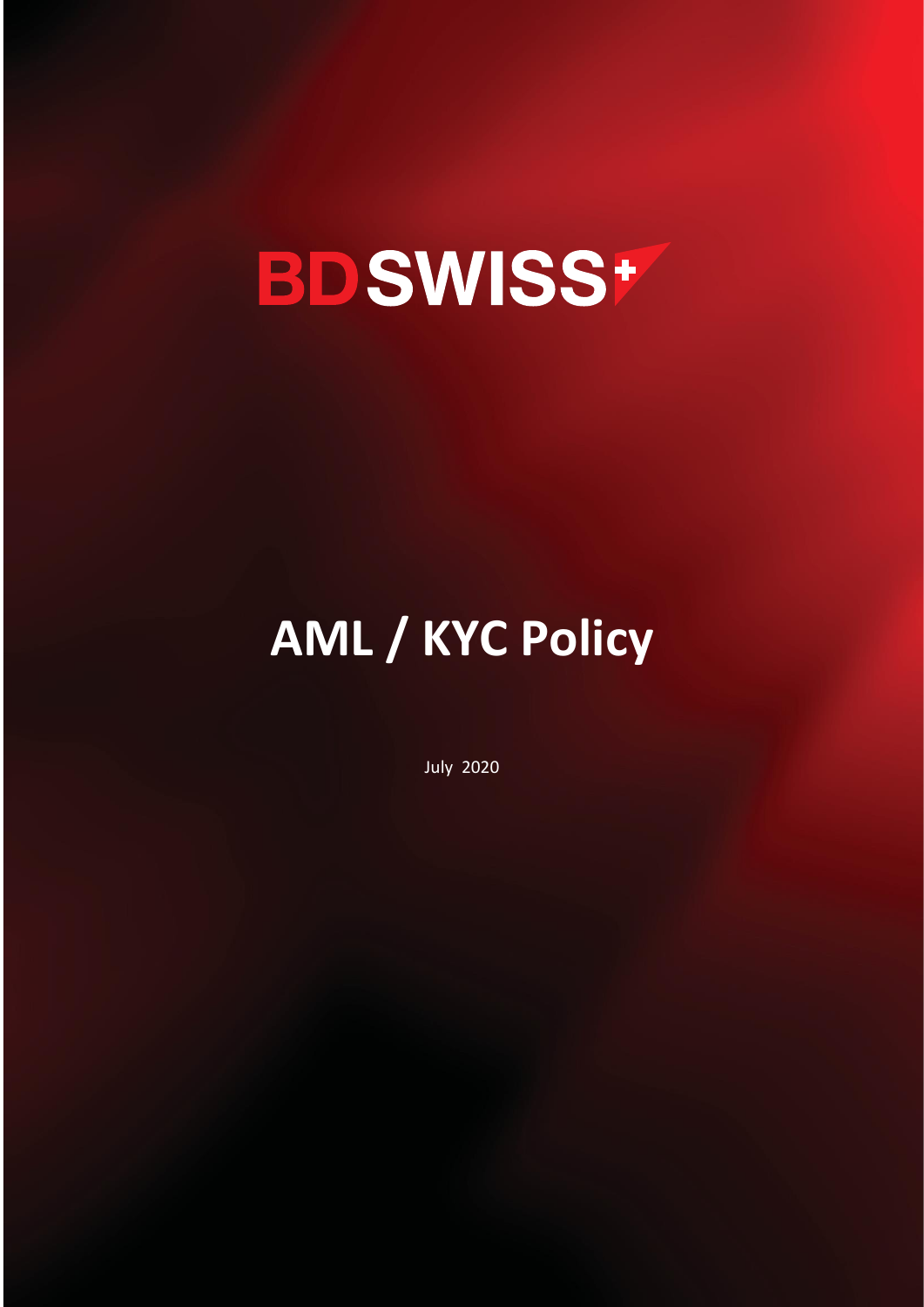# **AML/KYC Policy**

### **Introduction**

BDS Markets (the "Company") Anti-Money Laundering and Know Your Customer Policy (hereinafter the "AML/KYC Policy") is designated to prevent and mitigate possible risks of the Company being involved in any kind of illegal activity.

Both international and local regulations require BDS Markets to implement effective internal procedures and mechanisms to prevent money laundering, terrorist financing, drug and human trafficking, proliferation of weapons of mass destruction, corruption and bribery and to take action in case of any form of suspicious activity from its Users.

AML/KYC Policy covers the following matters:

- 1. Verification procedures.
- 2. Sanctions and PEP lists screening.
- 3. Compliance Officer.
- 4. Monitoring Transactions.
- 5. Risk Assessment.

#### **1. Verification procedures**

One of the international standards for preventing illegal activity is customer due diligence ("CDD"). According to CDD, BDS Markets establishes its own verification procedures within the standards of anti-money laundering and "Know Your Customer" frameworks.

#### **1.1. Identity verification**

BDS Markets' identity verification procedure requires the User to provide the Company with reliable, independent source documents, data, or information (e.g., national ID, international passport, bank statement, utility bill). For such purposes, the Company reserves the right to collect Client's identification information for the AML/KYC Policy purposes.

BDS Markets will take steps to confirm the authenticity of documents and information provided by the Clients. All legal methods for double-checking identification information will be used and the Company reserves the right to investigate certain clients who have been determined to be risky or suspicious.

BDS Markets reserves the right to verify Client's identity in an on-going basis, especially when their identification information has been changed or their activity seemed to be suspicious (unusual for the client). In addition, BDS Markets reserves the right to request up-to-date documents from the clients, even though they have passed identity verification in the past.

Client's identification information will be collected, stored, shared, and protected strictly in accordance with the BDS Markets' Privacy Policy and related regulations.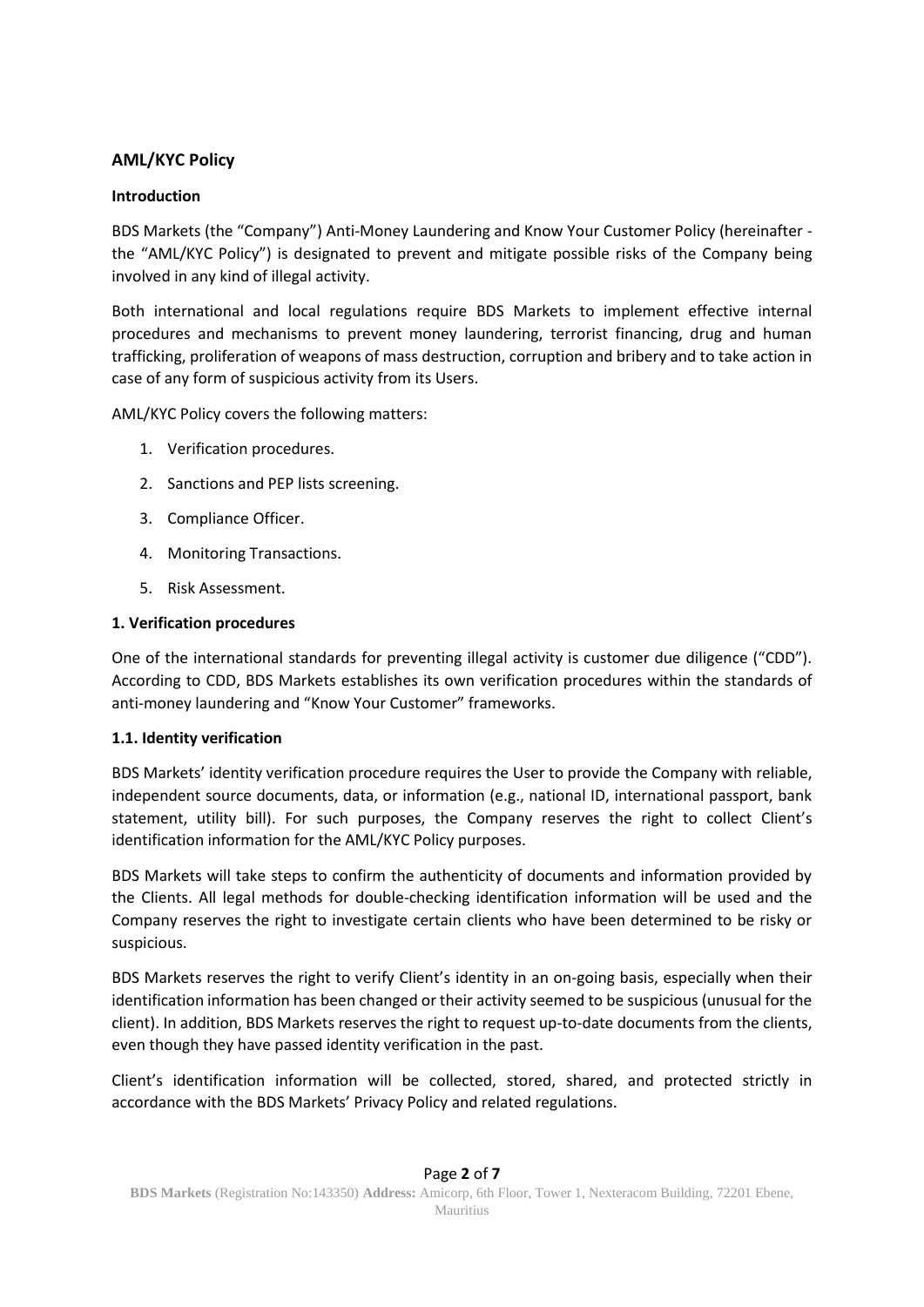Once the Client's identity has been verified, BDS Markets is able to remove itself from potential legal liability in a situation where its Services are used to conduct illegal activity.

Client identification procedures and Client due diligence measures shall comprise:

- (a) identifying the Client and verifying the Client's identity on the basis of documents, data or information obtained from a reliable and independent source.
- (b) identifying the beneficial owner and taking risk-based and adequate measures to verify the identity on the basis of documents, data or information obtained from a reliable and independent source so that the person carrying on in financial or other business knows who the beneficial owner is; as regards legal persons, trusts and similar legal arrangements, taking risk based and adequate measures to understand the ownership and control structure of the Client
- (c) obtaining information on the purpose and intended nature of the business relationship
- (d) conducting on-going monitoring of the business relationship including scrutiny of transactions undertaken throughout the course of that relationship to ensure that the transactions being conducted are consistent with the information and data in the possession of the person engaged in financial or other business in relation to the Client, the business and risk profile, including where necessary, the source of funds and ensuring that the documents, data or information held are kept up-to-date.
- (e) Screening Clients against databases or third-party checks for adverse tax-related news.
- (f) to maintain registers of customers' beneficial owners that must be accessible to law enforcement agencies.

# **7.7.3 Proof of Residence Requirements**

- **Recent Utility Bill** (i.e. electric, water, telephone, gas) The bill must be less than three (3) months old. Please note that a mobile phone will be accepted as a valid Proof of Residence only if the name on the bill matches the name of the registration and same for the telephone number.
- **Recent Bank Statement** Must be less than three (3) months old.

**Important:** Screen shots of bank statements are only acceptable in cases where the bank account being used for proof of address is the same as the one used to fund the account.

- Recent Mortgage Statement
- Signed Lease Agreement still within term
- Bank, Investment Letter
- Domestic Passport for Russians and Ukrainians (make sure that the address is matching the one mentioned in the registration)

**NOTE** that any document that has been used for proof of identity cannot also be used as proof of address – excepting the Domestic Passport mentioned above.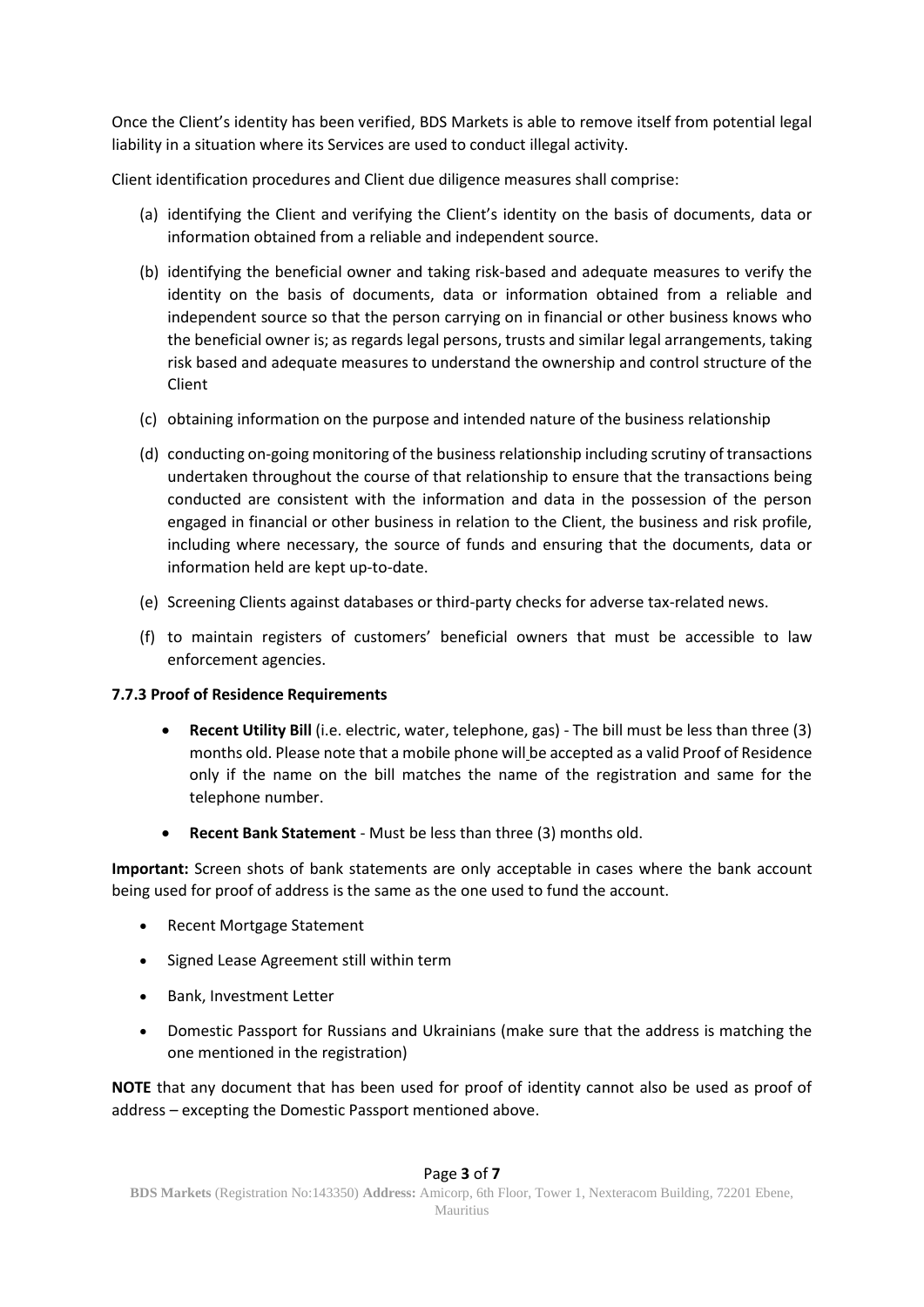**NOTE** that all documents provided in any other language excepting English should be translated. Translation should be provided for each non-English document.

- Deed or Other Evidence of Property;
- Bill for Homeowner's or Renter's Insurance Policy (less than six (6) months old);
- Security System Bill/Statement (less than six (6) months old);
- Government-Issued Letters or Statements Establishing Current Address (less than twelve (12) months old).

# For example:

- Tax Letters and notices;
- Letters or notices from government housing authorities;
- Jury duty notices;
- Voter registration notices;
- Other official government letters or notices showing customer name and address being verified.

#### **The proof of residence must:**

- Show current address
- Show name as indicated on the account application
- Be from a credible source (with a visible logo)
- Be dated within the last three (3) months

**NOTE**: P.O. Box as Proof of Residence is acceptable. In case none of the above are available, the following are acceptable as other forms of Proof of Residence for the locals:

• Proof of residence from Municipality, Land registry

The Following are acceptable as other forms of Proof of Residence for non-locals:

• Valid Lease Agreement (one year) between the client and the land lord or between the company which employee our client and the land lord associated with the contract of employment or a letter from the company declaring our client employment duly signed by the company.

# **7.7.4 Joint Account - Documents required**

A joint account is made between 2 clients. Both clients should be fully verified in order to proceed with the approval.

Once we receive the internal Joint Account Application Form, we check if it is filled and signed by both clients.

• Married Couples – Proof of marriage is required

#### Page **4** of **7**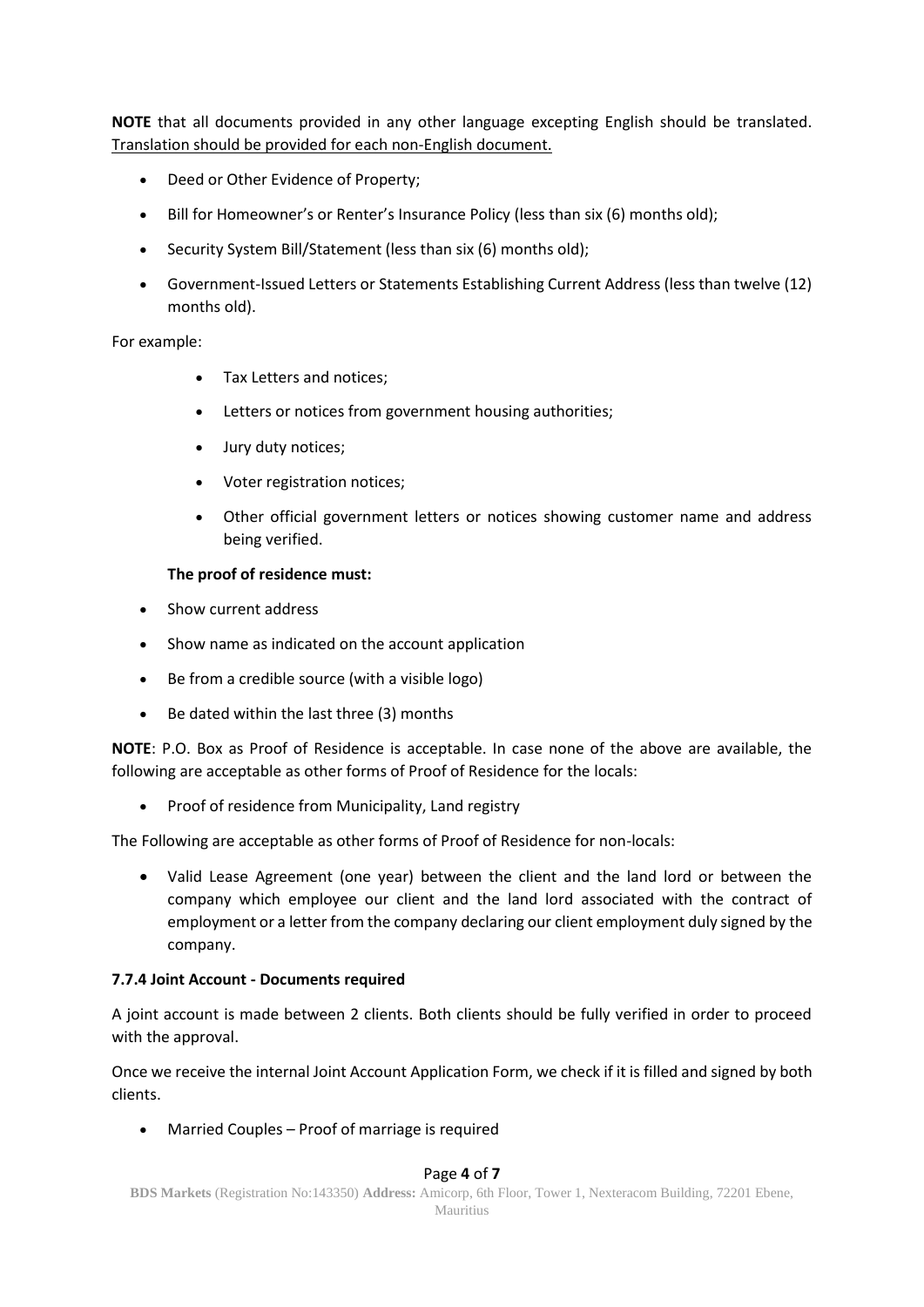- 1st Degree Family Related Proof such as birth certificate is required
- Non-related but having a joint bank account Joint bank account statement is required and proof of relationship

In most cases, both account holders will submit the documents mentioned above for individuals. If additional documents are required, client will be contacted via email.

# **Corporate Account Information**

- Certificate of Incorporation
- Certificate of Registered Office
- Memorandum and Articles of Association
- Certificate of Good Standing/ Incumbency
- Certificate of Incumbency
- Certificate of Directors and Secretary
- Certificate of Shareholders
- A resolution of the board of directors for the opening of the account and granting authority to those who will operate it
- Proof of Identification for Shareholder(s)/Director(s)/Secretary/UBO

Proof of Residence for Shareholder(s)/Director(s)/Secretary/UBO

# 1.2. Card verification

The Users who are intended to use payment cards in connection with the BDS Markets's Services must pass card verification in accordance with Company's policy.

2. Sanctions and PEP lists screening.

BDS Markets screens applicants against recognised Sanctions and Politically Exposed Persons (PEPs) lists. Individuals and legal entities are screened against mentioned lists:

- on the onboarding stage when the user is submitting the application.
- on each anti-fraud and AML alerts manually by Compliance Officer.
- daily by running automatically with a script to re-check all DB of customers.

For the screening process performing BDS Markets uses inhouse system supported by World-Check and other official lists. World Check search tool (provided by Refinitiv) for manual confirmation.

# 3. Compliance Officer

The Compliance Officer is the person, duly authorized by BDS Markets, whose duty is to ensure the effective implementation and enforcement of the AML/KYC Policy. It is the Compliance Officer's

#### Page **5** of **7**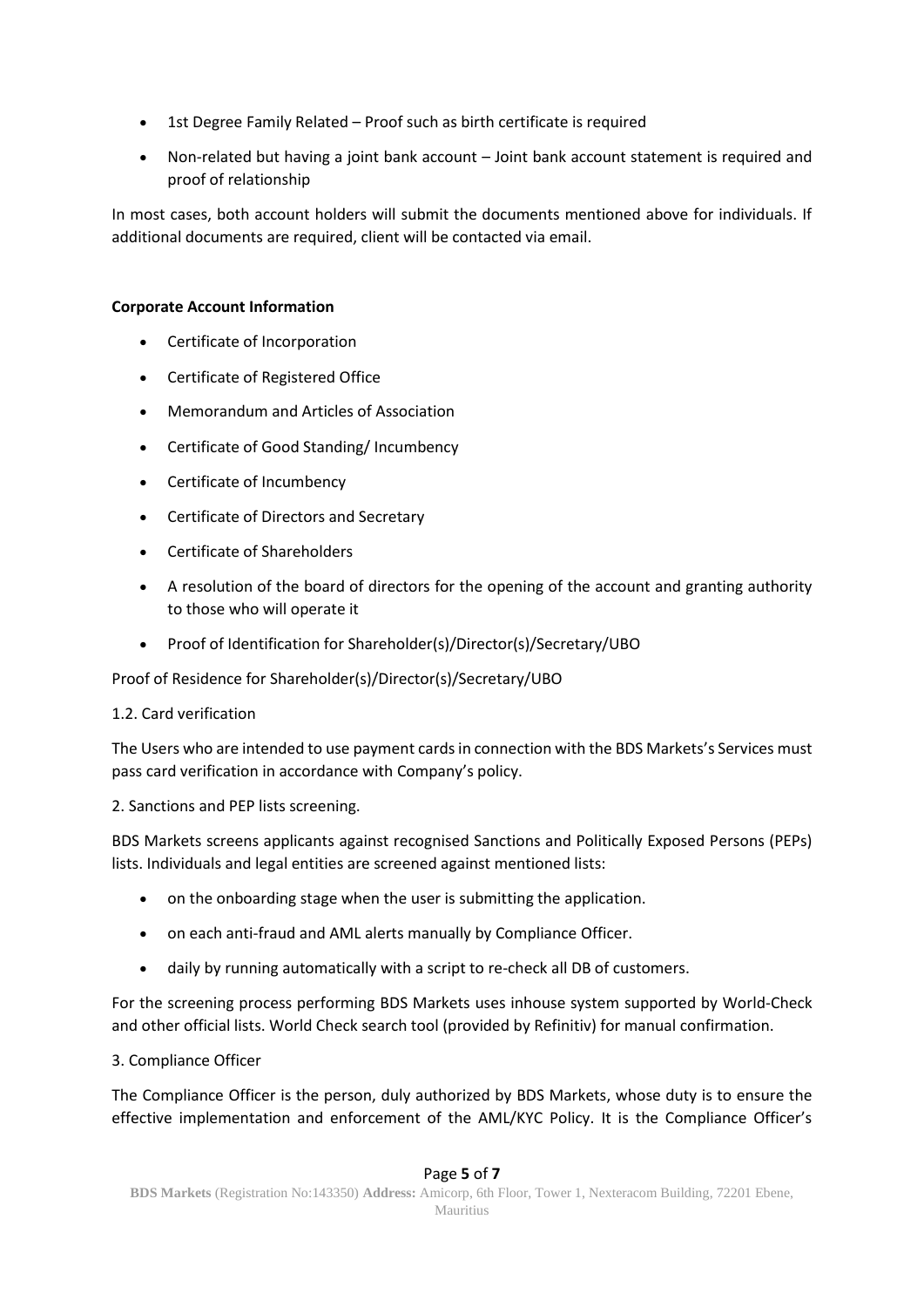responsibility to supervise all aspects of BDS Markets's anti-money laundering and counter-terrorist financing, including but not limited to:

a. Collecting Users' identification information.

b. Establishing and updating internal policies and procedures for the completion, review, submission and retention of all reports and records required under the applicable laws and regulations.

c. Monitoring transactions and investigating any significant deviations from normal activity.

d. Implementing a records management system for appropriate storage and retrieval of documents, files, forms, and logs.

e. Updating risk assessment regularly.

f. Providing law enforcement with information as required under the applicable laws and regulations.

The Compliance Officer is entitled to interact with law enforcement, which are involved in prevention of money laundering, terrorist financing and other illegal activity.

4. Monitoring Transactions

The clients are known not only by verifying their identity but, more importantly, by analysing their transactional patterns. Therefore, BDS Markets relies on data analysis as a risk-assessment and suspicion detection tool. BDS Markets performs a variety of compliance-related tasks, including capturing data, filtering, record-keeping, investigation management, and reporting. System functionalities include:

1) Daily check of Users against recognized "black lists" (e.g. OFAC), aggregating transfers by multiple data points, placing Users on watch and service denial lists, opening cases for investigation where needed, sending internal communications and filling out statutory reports, if applicable;

2) Case and document management.

With regard to the AML/KYC Policy, BDS Markets will monitor all transactions and it reserves the right to:

- ensure that transactions of suspicious nature are reported to the proper law enforcement through the Compliance Officer.
- request the client to provide any additional information and documents in case of suspicious transactions.
- suspend or terminate Client's Account when BDS Markets has reasonably suspicion that such client engaged in illegal activity.

The above list is not exhaustive, and the Compliance Officer will monitor clients' transactions on a dayto-day basis in order to define whether such transactions are to be reported and treated as suspicious or are to be treated as *bona fide*.

5. Risk Assessment

BDS Markets, in line with the international requirements, has adopted a risk-based approach to combating money laundering and terrorist financing. By adopting a risk-based approach, BDS Markets

#### Page **6** of **7**